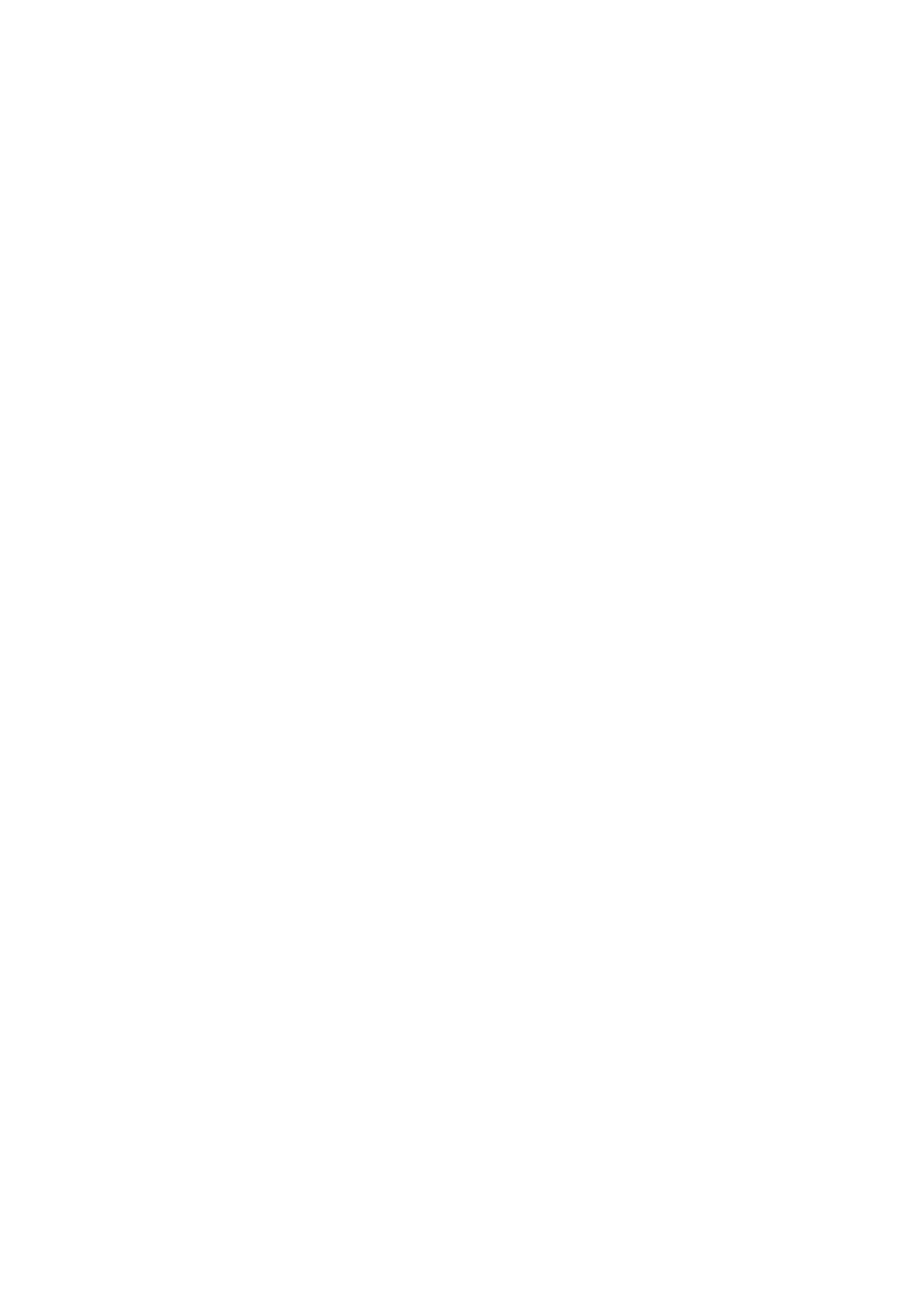# Dear Parent/Carer

At Linton Village College, we value the experiences and opportunities gained from Enrichment week. Since the Covid pandemic, we recognise that students have missed out on the outstanding enrichment provision usually on offer, so we have worked hard to put together an exciting programme.

In order for Enrichment week to recommence in June 2022, and to enable this to happen safely with minimal risk, we have adjusted the programme to include the following:

- to base all of our residential trips in the UK to comply with up to date guidance on Covid restrictions at the time where necessary.
- to launch the trips earlier to allow parents a longer payment time, as we understand the current difficult economic climate.
- to source places that currently comply with the Covid restrictions and will offer us payment reassurances should we enter another lockdown.
- to offer cost effective trips which are all comparable in price.

Our aim is to encourage **every** student to take part in an activity that will involve a stay away from home. Residential visits are designed to enrich and extend the work that students do in College as well as offer them a chance to extend their social and recreational experiences,

All visits will have carefully planned programmes that provide the young people with structured days which will include periods of recreation, relaxation and fun. Students will be appropriately supervised and all visits are covered by the College or other insurance schemes. All trips will be following the government Covid guidelines at the time of the trip.

A brief outline of these visits is given overleaf. Details and costings are subject to change, according to the numbers of students who wish to go. Students and/or parents are invited to speak to the member of staff in charge of the trip for additional information.

Each trip leader will hold a meeting for all students and at least one parent (or responsible adult) nearer to the time of departure. It is a requirement for at least one parent/carer to attend the relevant meeting for their child.

# **Trip requirements and documentation**

# **Medical information**

If your child has an existing medical condition, or has any special requirements that could impact upon the safety or suitability of the trip, or takes part in activities such as go-karting and speedway outside of school, please *ensure these are indicated in the attached medical form.* If this is not declared prior to booking and you have to cancel due to medical issues, this may affect your insurance claim.

# **Discipline Code of Conduct**

Please read the attached Discipline Code of Conduct, sign and return to Mrs Fenn. The College reserves the right to not take students for the following reasons:

- Where students give rise for concern through poor behaviour across the whole school community
- Where parents/carers are not supportive of the college's student code of conduct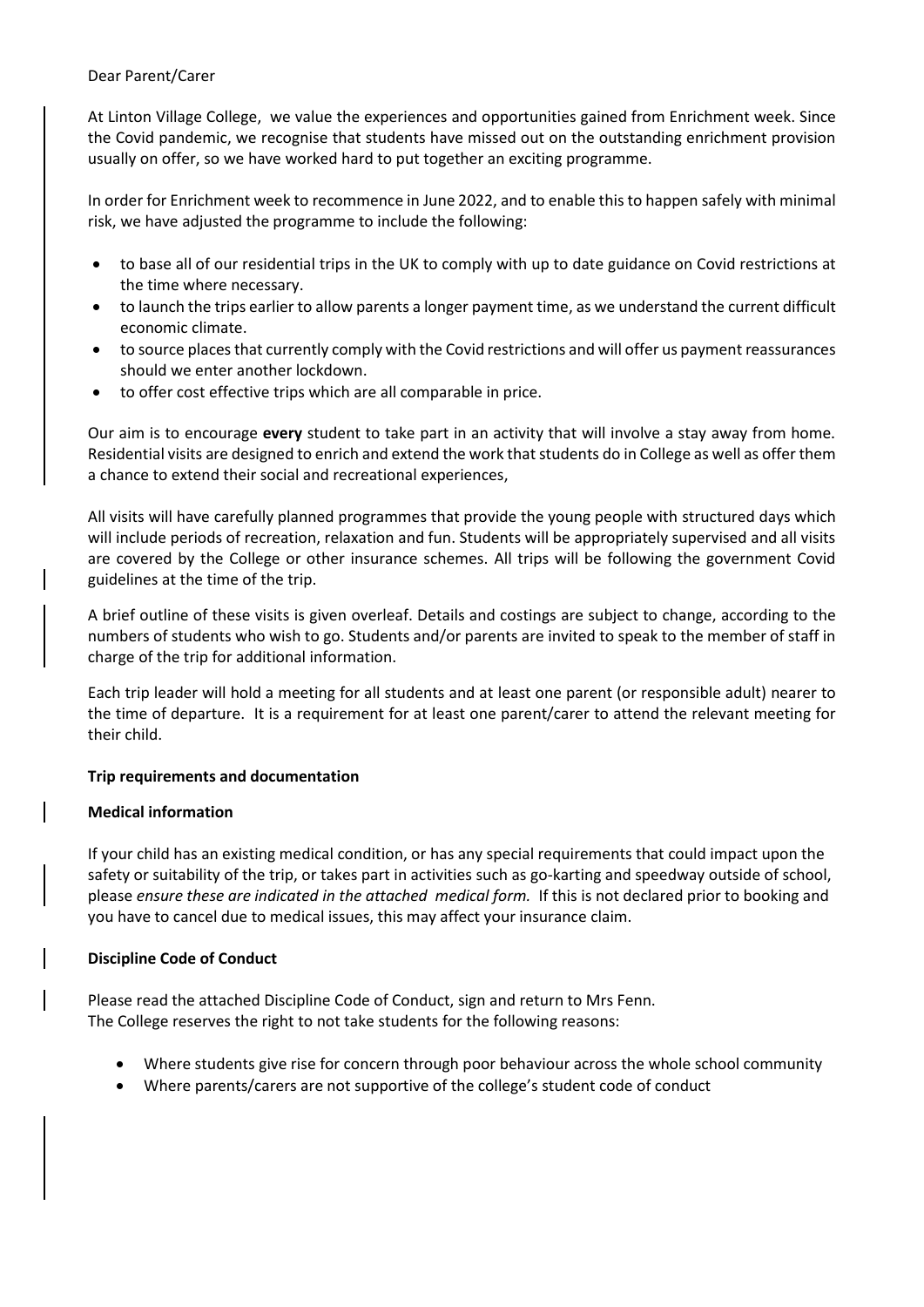#### **Payment details**

Please note that there will be a week's grace after the deadline date of 30<sup>th</sup> June for your child to change their mind and to transfer onto another trip. After this date, additional costs may be incurred if your child decides to change.

Once your child has decided which trip they wish to go on, please pay the **£50.00** deposit amount via the sQuid online payment system no later than **30th June 2021**. A second deposit of **£50.00** will be required by **30th September 2021** at this time, all deposits paid to Linton Village College are non-refundable. Remaining payments can be made via the sQuid online payment system. The balance for **all** trips must be paid by **18th March 2022.**

If any trip is oversubscribed, names will be drawn "out of a hat" and deposits will be allocated to another trip of the students choosing. Similarly, if a trip has to be cancelled for any reason such as insufficient numbers for it to run, students will have the opportunity to apply for another trip. Please be aware that by making a deposit payment, this will become a commitment to further payments for the trip, otherwise the school will be in debt to the tour companies.

We understand that circumstances may arise that could result in you needing to cancel your child's place. As we incur cost from the time that you confirm your child's place, the cancellation charges shown below will be applied, unless there is a medical reason and a doctor's certificate to confirm the reason. The College must be notified of all cancellations in writing and charges will apply from the date this notification is received.

| Period before departure which written                         | Amount of cancellation charged as a percentage |
|---------------------------------------------------------------|------------------------------------------------|
| cancellation is received                                      | of trip price                                  |
| $1st$ & 2 <sup>nd</sup> deposit if before $18th$ March unless | Deposits only                                  |
| medical                                                       |                                                |
| Any cancellation after 19 <sup>th</sup> March unless medical  | 100%                                           |

Residential trips are exempt from the voluntary contribution requirements. However, in exceptional circumstances, an application can be made to the Linton Village College Trust Fund. The Trust has a rigorous process for applications including, but not solely, proof of being in receipt of Free School Meals. An application form can be obtained from Mrs Fenn. Please also return completed forms to **Mrs Fenn**. A decision will then be made on the level of support given.

I hope you agree that these are excellent value for money trips and that your child will have a fantastic experience, whichever trip they choose. If I can be of any further assistance, please do not hesitate to contact me at the College.

Yours faithfully

Mr J Hyde Director of Enrichment [Jerry.hyde@lvc.org](mailto:Jerry.hyde@lvc.org)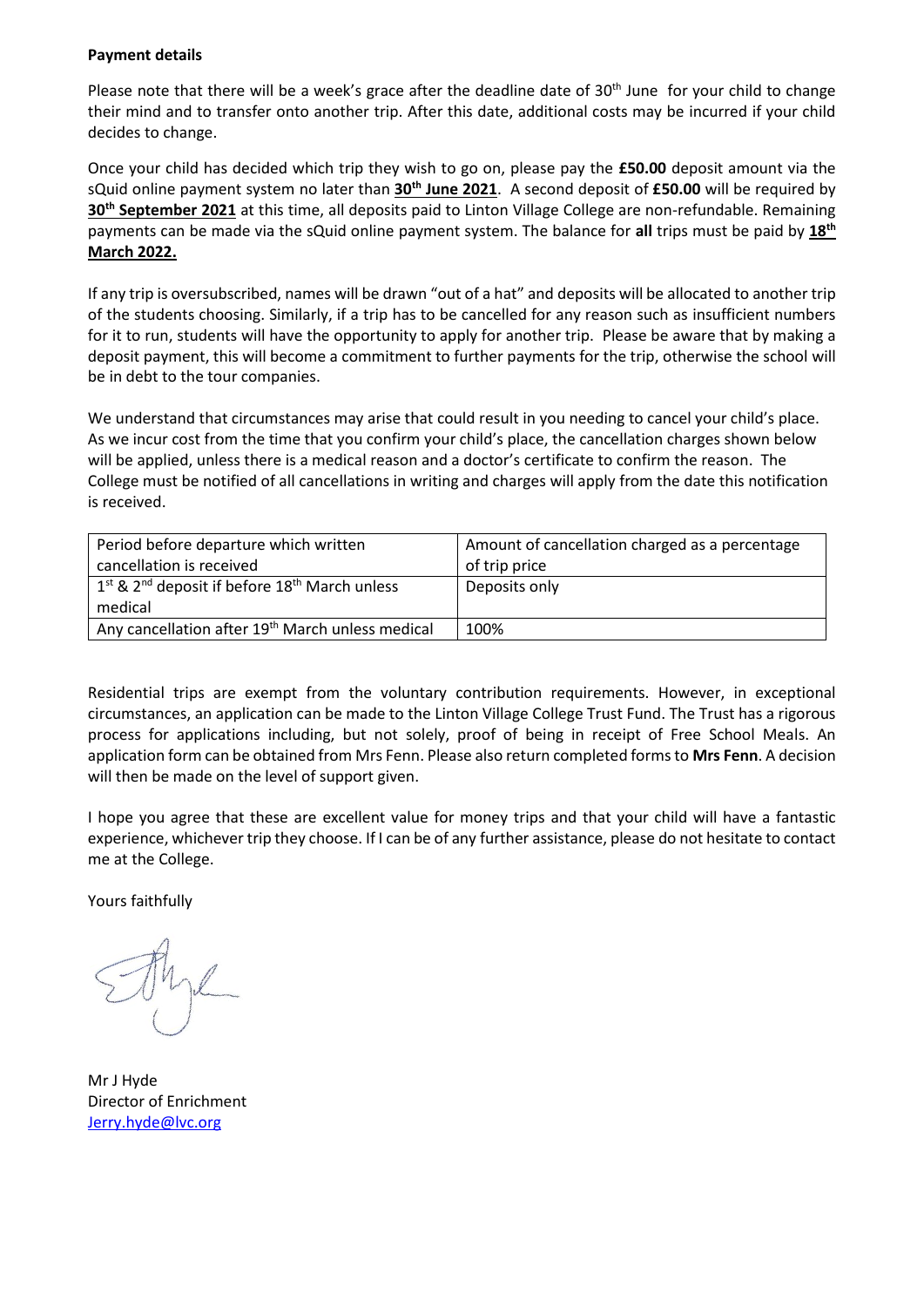# Residential visits offered:

| <b>Destination</b> | <b>Devon - Rockley Watersports</b>                                               |
|--------------------|----------------------------------------------------------------------------------|
| Accommodation      | 6-person tents full board                                                        |
| Transport          | Coach                                                                            |
| Length of Stay     | 5 days $6^{th}$ June – $10^{th}$ June                                            |
| Organiser          | Mr S Kerley                                                                      |
| Approximate Cost   | £535.00                                                                          |
| Deposit            | £50.00                                                                           |
| Type of Activity   | Abseiling, Archery, Bell Boating, Canoeing, Kayaking, Corfe Castle Inflatables & |
|                    | Mud Run                                                                          |
|                    | Students must be able to swim 50 metres.                                         |

| <b>Destination</b> | <b>Cornwall - Penzance</b>                                             |
|--------------------|------------------------------------------------------------------------|
| Accommodation      | YHA youth hostel full board                                            |
| Transport          | Coach                                                                  |
| Length of Stay     | 5 days $6^{th}$ June - $10^{th}$ June                                  |
| Organiser          | Mrs D Darvill                                                          |
| Approximate Cost   | £385.00                                                                |
| Deposit            | £50.00                                                                 |
| Type of Activity   | Outdoor adventure including                                            |
|                    | *Paddle boarding * Coasteering * Beach Challenge * Minack theatre * St |
|                    | <b>Michaels Mount</b>                                                  |
|                    | Students must be able to swim 50 metres                                |

| <b>Destination</b> | <u>London</u>                                                              |  |
|--------------------|----------------------------------------------------------------------------|--|
| Accommodation      | YHA youth Hostel full board                                                |  |
| Transport          | Coach                                                                      |  |
| Length of Stay     | 5 days $6^{th}$ June - $10^{th}$ June                                      |  |
| Organiser          | Mrs L Keen                                                                 |  |
| Approximate Cost   | £400.00                                                                    |  |
| Deposit            | 50.00                                                                      |  |
| Type of Activity   | Visiting attractions in and around London such as, Thorpe park, Museums in |  |
|                    | London, Tower of London, London Eye & a River cruise, theatre show (TBC)   |  |

| <b>Destination</b> | <b>Peak District</b>                                                            |  |
|--------------------|---------------------------------------------------------------------------------|--|
| Accommodation      | YHA youth hostel full board                                                     |  |
| Transport          | Coach                                                                           |  |
| Length of Stay     | 5 days $6^{th}$ June - $10^{th}$ June                                           |  |
| Organiser          | Mr G Barton                                                                     |  |
| Approximate Cost   | 430.00                                                                          |  |
| Deposit            | 50.00                                                                           |  |
| Type of Activity   | Visiting attractions in and around the Peak District Inc. visit to Alton Towers |  |
|                    | Rock Climbing, Kayaking. Visiting museums in Manchester                         |  |
|                    | Students must be able to swim 50 metres                                         |  |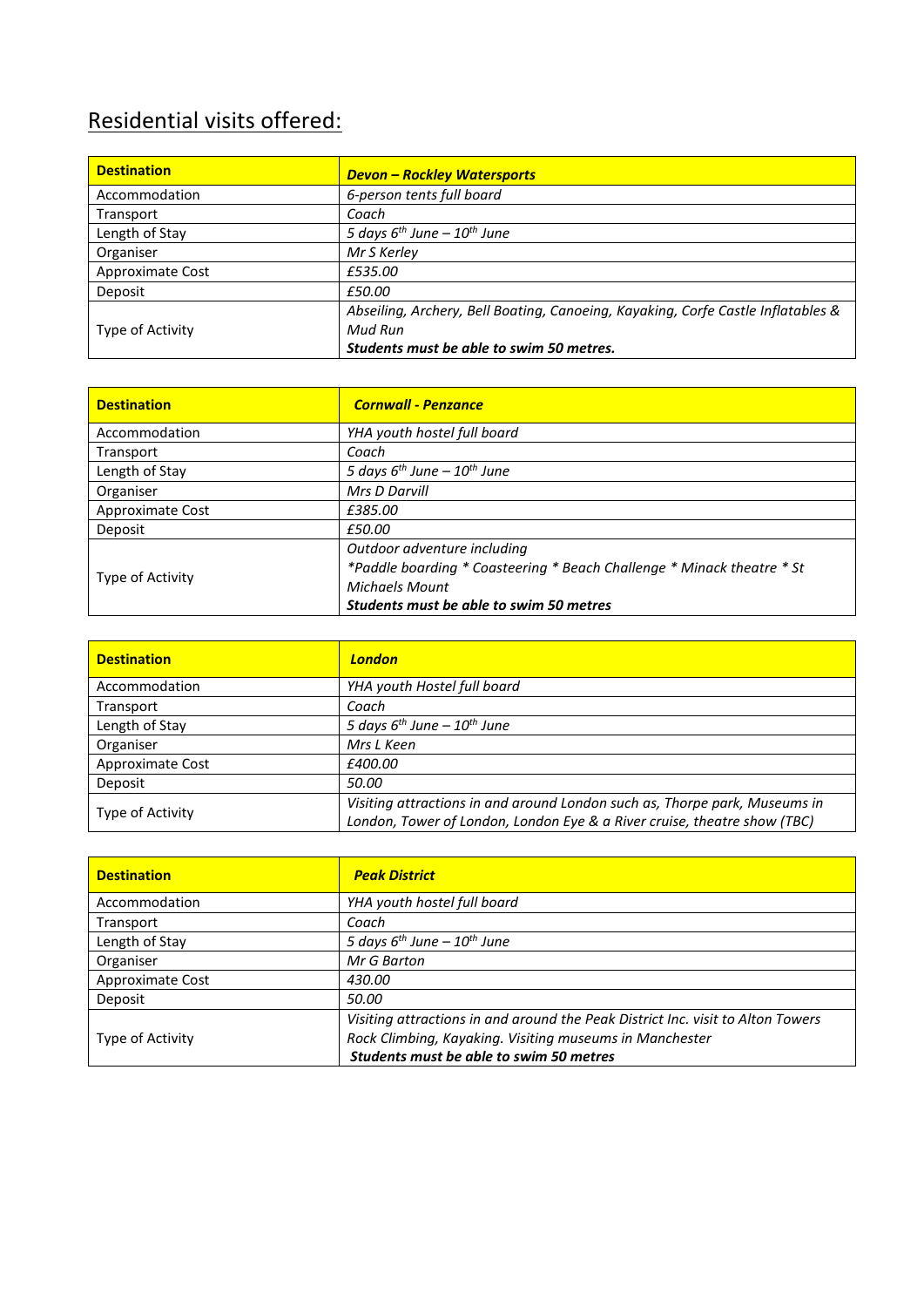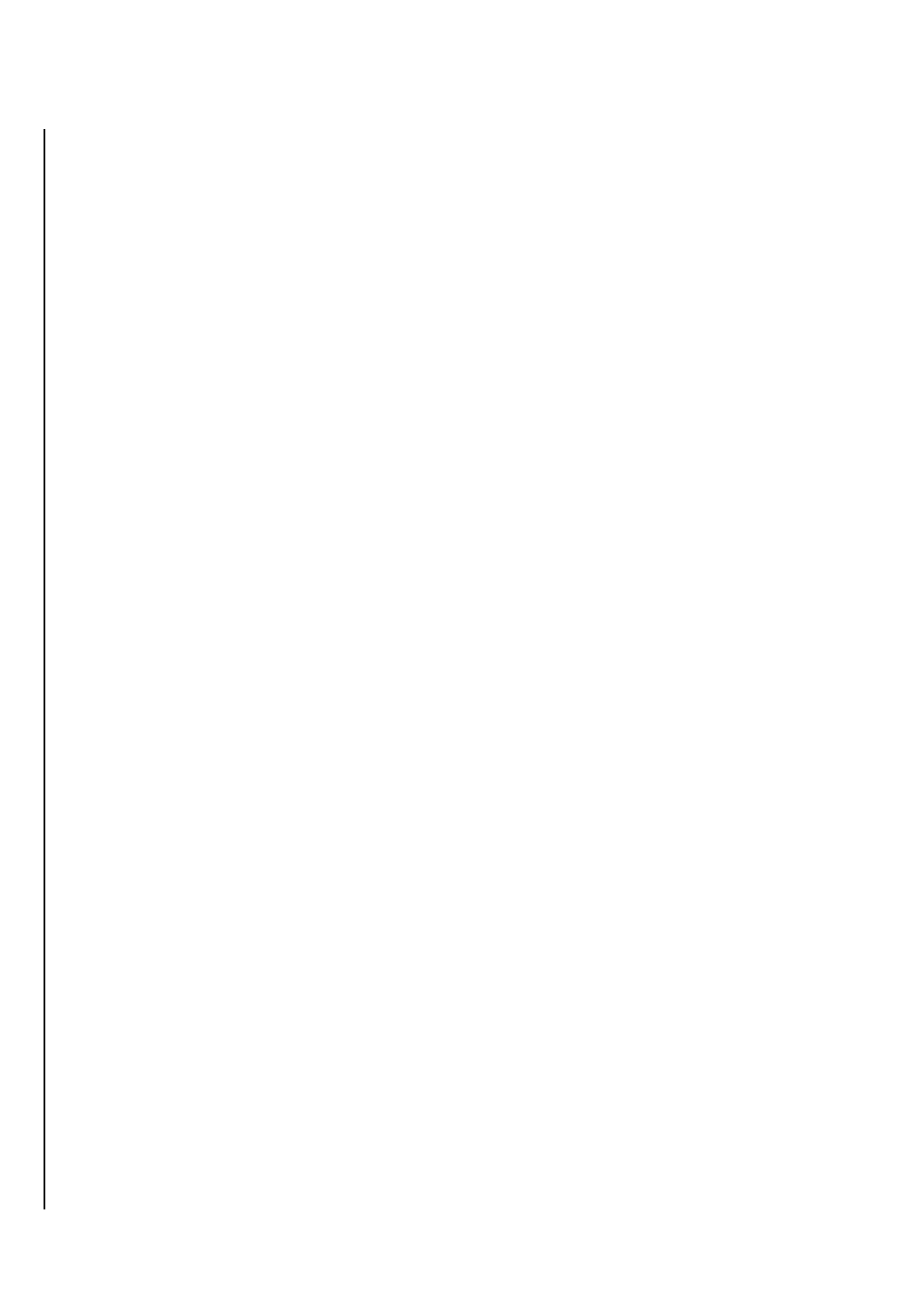#### **Please return this form to Mrs Fenn via reception by 30th June 2021**

Student's Name: ………………………………………………………………………………………………………

Tutor Group: ………………………………………………………. Date of Birth (dd/mm/yy) …………………………………………………..

I would like my child to be considered for the following trip:

**I have paid the 1 st deposit of £50.00 via the online sQuid system and agree to pay the 2nd deposit by 30 September 2021**

......................................................................................................................................................................................

# **DISCIPLINE CODE OF CONDUCT (VISITS)**

Whilst on a trip or activity off of the College premises your child is expected to set a good example and be an ambassador for Linton Village College. Itemised below is the code of conduct that your child is expected to follow.

- 1. Instructions of staff must be obeyed without delay at all times.
- 2. Hotel bedrooms are out-of-bounds to the opposite sex at all times.
- 3. Rooms are to be kept clean and tidy. Any damage has to be paid for by the individual or the costs shared if there is collective responsibility.
- 4. No inappropriate use of the internet eg inappropriate websites with unsuitable content or cyber-bullying
- 5. No photographs or videos of people without their permission.
- 6. Students are not allowed to smoke.
- 7. Alcoholic drinks are not allowed to be purchased or consumed.
- 8. Drugs (legal and illegal) are not allowed to be carried, purchased or used.
- 9. Punctuality is essential. Students must be ready for all programmed activities.
- 10. Bed times will be strictly adhered to.
- 11. Students are expected to be polite and well-mannered at all times.
- 12. Students are expected to respect the laws and customs of the country they are visiting.

Any serious breach of this discipline code could lead to the following: -

- a) no evening activities for the offender(s)
- b) parents to be contacted and exclusion from daytime activities
- c) in the most extreme cases if the group leader determines it necessary, your child may be sent home at the parent's expense. This may involve you collecting your child from the venue. The Principal of the College will be consulted before any action is taken.

While travelling by coach, students should:

- sit on a seat facing the front
- wear their seat belts properly
- not chew gum
- not use the ashtrays
- put any rubbish in the bags provided
- only get out of their seats in an emergency (i.e. feeling ill)
- only use personal devices to listen to music

I fully understand the implications of the discipline code of conduct and agree to comply with procedures (see (c) above).

**I have completed the medical form and declared any pre-existing medical conditions/special requirements**